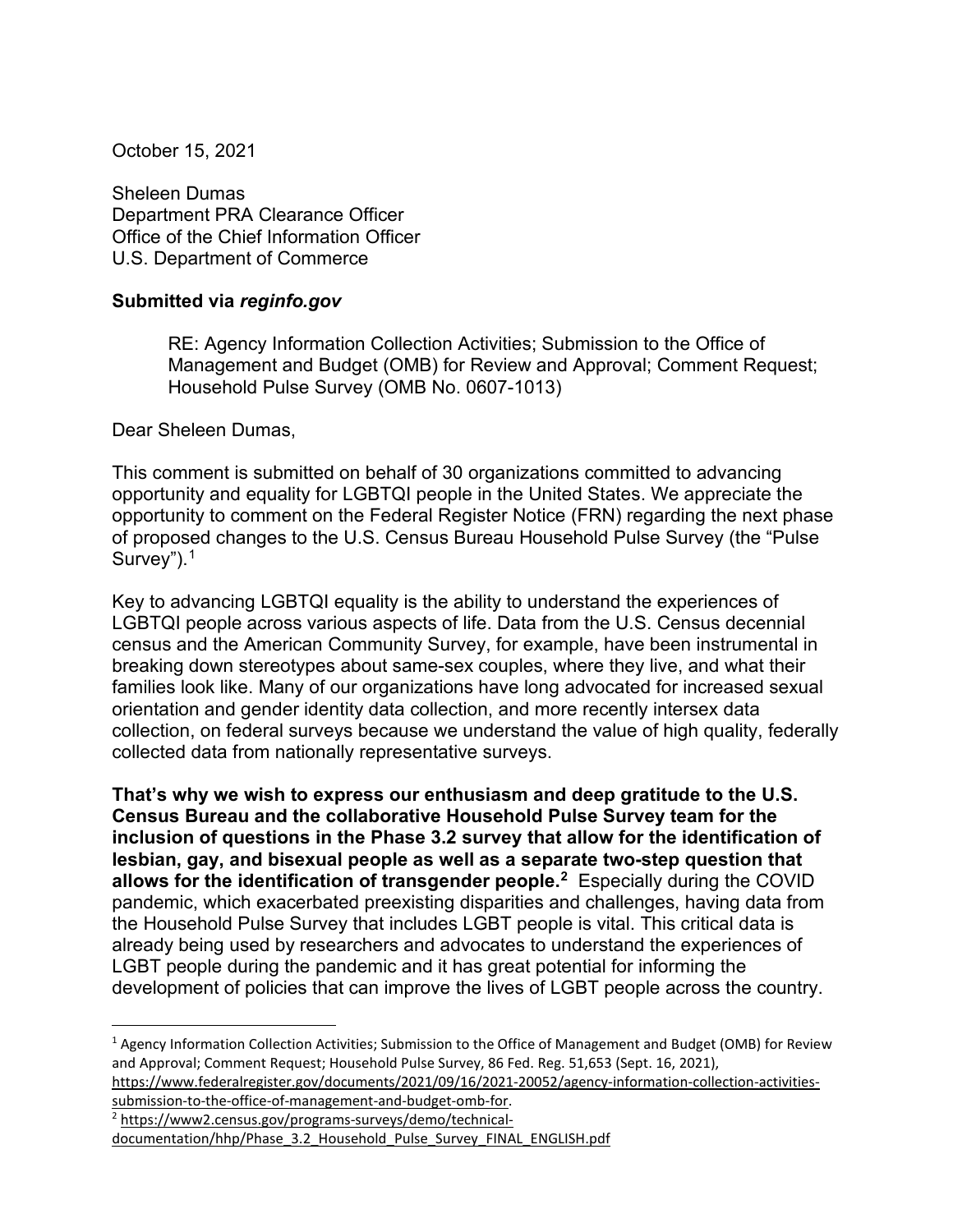For example, the data tables that were released allowed advocates<sup>[3](#page-1-0)</sup> and the media<sup>[4](#page-1-1)</sup> to quickly identify disparities including in job losses, food insecurity, and housing instability. Subsequent analyses of the public use files have allowed researchers to examine differences among LGBT people, including based on race.

**We wish to voice our strong support for continuing to include these sexual orientation and gender identity questions in Phase 3.3 of the Household Pulse Survey instrument and urge the Census Bureau to include SOGI questions as a permanent fixture for as long as this survey continues to be conducted.** The inclusion of these questions will allow for pooling of data across the Household Pulse cycles that is frequently necessary to have large enough sample sizes to do deeper ingroup analyses, such as to examine the experiences of Black LGBT people compared to their white peers. Given what previous research from community-based surveys and the American Community Survey and decennial census have revealed, this type of deeper analysis is critical to better understanding the ways in which the lives of LGBT people of color, in particular, are impacted by not only their sexual orientation and gender identity but also their race and/or ethnicity.

## *Continuing the Work*

In addition to continuing the inclusion of questions allowing for the identification of LGBT people in the Household Pulse Survey, we also recommend the following next steps:

- **The Census Bureau should engage in research, development, and testing for measures that allow for the identification of intersex, nonbinary, and other sexual and diverse populations,** as recommended by the National Academies of Sciences, Engineering, and Medicine.<sup>[5](#page-1-2)</sup>
- **Increase sample sizes.** Larger sample sizes would improve the ability for the Center and others to analyze results for Asian, non-Hispanic women, LGBTQ people (including a better confidence level for a breakout for trans people), LGBTQ seniors, and other demographics that currently have high margins of error.
- **Publish microdata files sooner.** We appreciate that the Census Bureau includes breakouts by sexual orientation and transgender status in the Household Pulse Survey data tables. Given this particular population and the nuances within the population, many researchers and advocates also rely on the microdata files to analyze crosstabs by sex, gender, and sexual orientation as well as other key demographic characteristics including race and ethnicity and childrearing. These files are generally released two weeks after the Survey's data tables, with some file releases coming even later. Decreasing the length of time between publishing the tables and the microdata files, even by a week, would improve ability to produce materials about how women of color are faring. This

<span id="page-1-1"></span><span id="page-1-0"></span><sup>3</sup> <https://aninjusticemag.com/a-u-s-census-first-sogie-questions-included-in-household-pulse-survey-edd6629290c0> <sup>4</sup> <https://19thnews.org/2021/09/lgbtq-census-data-federal-collection-first-time/>

<span id="page-1-2"></span><sup>&</sup>lt;sup>5</sup> CHARLOTTE J. PATTERSON, MARTIN-JOSÉ SEPÚLVEDA & JORDYN WHITE, EDS., NAT'L ACADS. OF SCI., ENGINEERING, AND MED., COMMITTEE ON POPULATION, UNDERSTANDING THE WELLBEING OF LGBTQI+ POPULATIONS (2020), [https://www.nap.edu/read/25877/chapter/1.](https://www.nap.edu/read/25877/chapter/1)